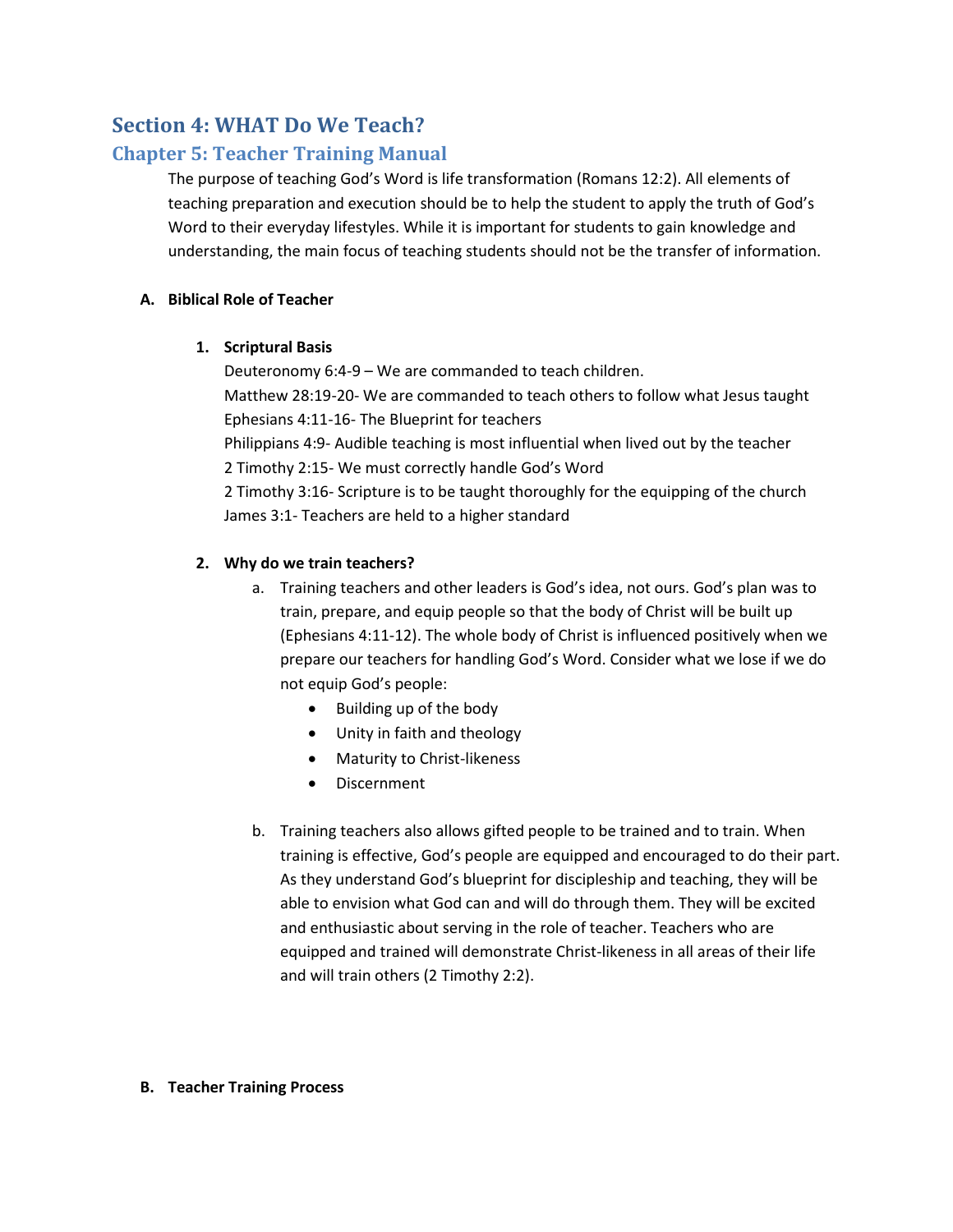## **1. Training of teachers for The Well Student Ministries will consist of the following:**

- a. 3 sessions with the Pastor of Student Ministries.
	- o Session #1- "The 7 Best Practices for Teaching Teenagers"
	- o Session #2-Review of Theology #1 and Worksheet (20 Basic Beliefs, chapters 1-3, 7-9)
	- o Session #3- Review of Theology #2 and Worksheet #2 (20 Basic Beliefs, chapters 10-17)

b. 2 Teaching Opportunities to be observed by Pastor of Student Ministries or assigned observer

- o 2 pre-teaching meetings or phone conversations
	- Passage/Curriculum overview and teacher model selection (2 weeks prior)
	- Final lesson review and practice teaching opportunity (week prior)
- o 1 post-teaching evaluation
	- Evaluation- doing well, need improvement, action steps

## **2. Ongoing Teacher Expectations**

- a. Maintain regular (once a semester; three times yearly) teaching schedule. Includes 1 pre and post service conversation.
- **b. Teachers are expected to teach during ALL Weekend Well Services (Saturday 6pm, Sunday 9am & 11am).**
- c. Week of teaching check-in
- d. Yearly evaluation

## **C. Teacher Scheduling**

## **1. Semester Planning**

Scheduling for teachers in "The Well" is finalized in December (January-April), April (May- August), and August (September –December). Teachers will be selected for individual lessons based on their individual passions, availability, and the needs of "The Well". The Pastor of Student Ministries or his representative will initiate email correspondence with all teachers for the coming semester. This process will include:

- An initial request for your schedule availability
- A rough draft of the teaching schedule
- A final teaching schedule

Please make every effort to review your availability and communicate any conflicts you may have prior to the release of the final teaching schedule for the semester.

## **2. Schedule adjustment**

Adjustments to the finalized teaching schedule may occur throughout the semester. Please make every effort to switch teaching dates with another teacher rather than to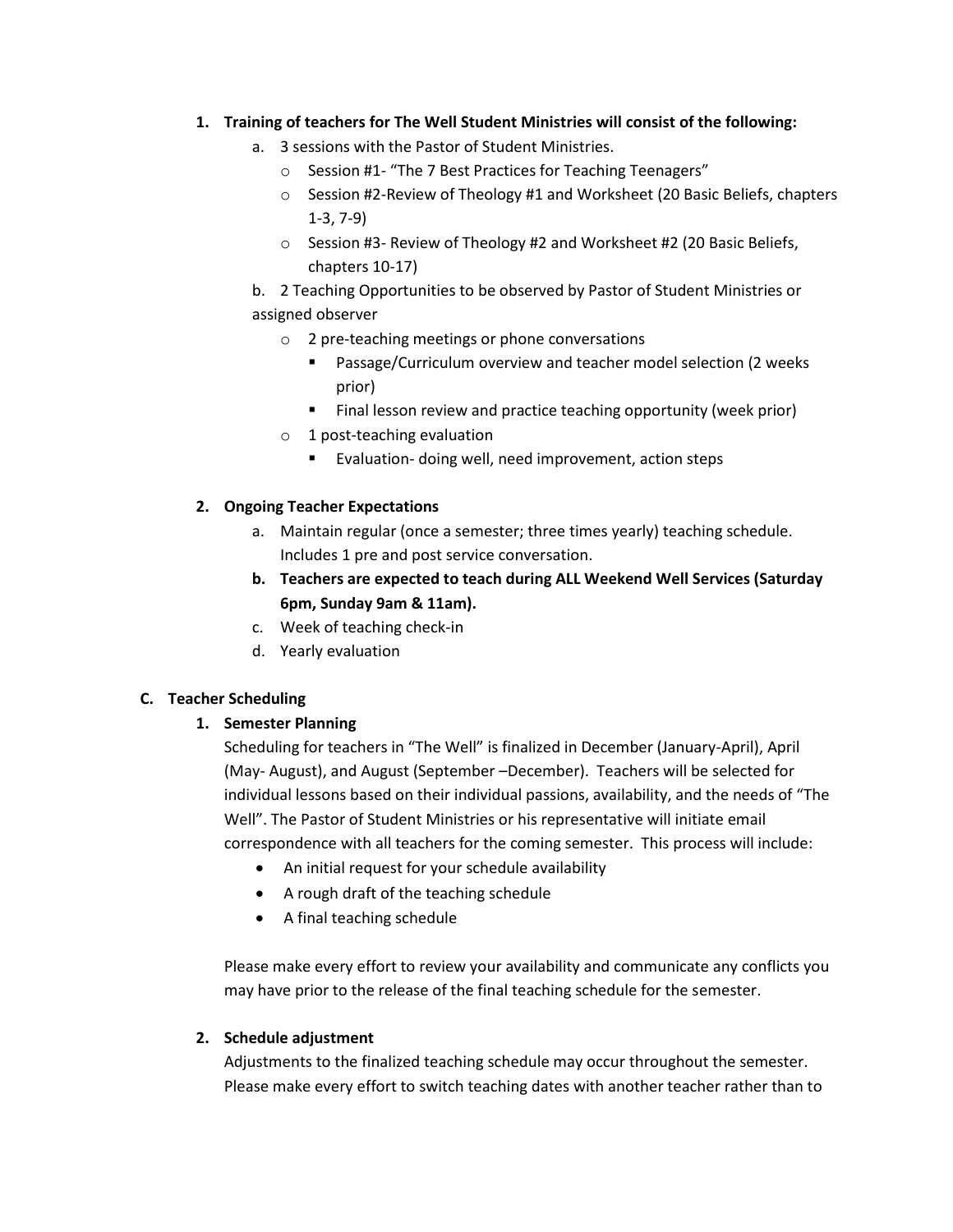simply drop a teaching commitment. Should you need assistance with this please contact the Pastor of Student Ministries.

## **D. Meeting with Pastor of Student Ministries**

## **1. Training**

Time meeting with the Pastor of Student Ministries is critical to the evaluation and preparation of the Teacher. During the training sessions, as outlined above, the teacher will have time to consider the teaching process, learn how to theologically represent themselves (apologetics), and address any questions they may have with the Pastor of Student Ministries.

All Training Sessions are to be completed prior to teaching, but that is left to the discretion of the Pastor of Student Ministries.

## **2. Teaching Preparation**

2 Timothy 2:15 reminds us that we are to correctly handle God's Word. We correctly handle God's Word as we understand the text, context, historical situations, intended recipient, and theological concepts. Once you understand these ideas, you will be required to share the ideas you have learned with 11-18 year olds. This does not happen effectively without allowing adequate time to prepare.

To assist the teacher with this high responsibility, "The Well" Student Ministries Staff should assist the teacher by doing the following:

- 3 weeks or more Communicate scheduling weeks in advance, provide curriculum or Scripture/topics
- 2 weeks before- Contact teacher for scheduling meetings to review text/ topic if needed
- Day before- Review lesson outline and provide feedback on teaching preparation, assist with illustrations or needed items, review application concepts

In order to be prepared, the teacher should follow a schedule similar to this:

- 2 weeks before- review the curriculum, gather information on text and context, consider how to address theological concepts, begin rough outline
- 1 week before- Finish outline, complete the bulk of the teaching and explanation of Scripture, brainstorm about introduction and application
- 2 days before- finish introduction and application illustrations or activities
- Day before Spend time reviewing and internalizing message and time in prayer
- Day of- Spend time reviewing, praying and attend leader meeting 30 minute prior to service time start.

## **Theological Ideas**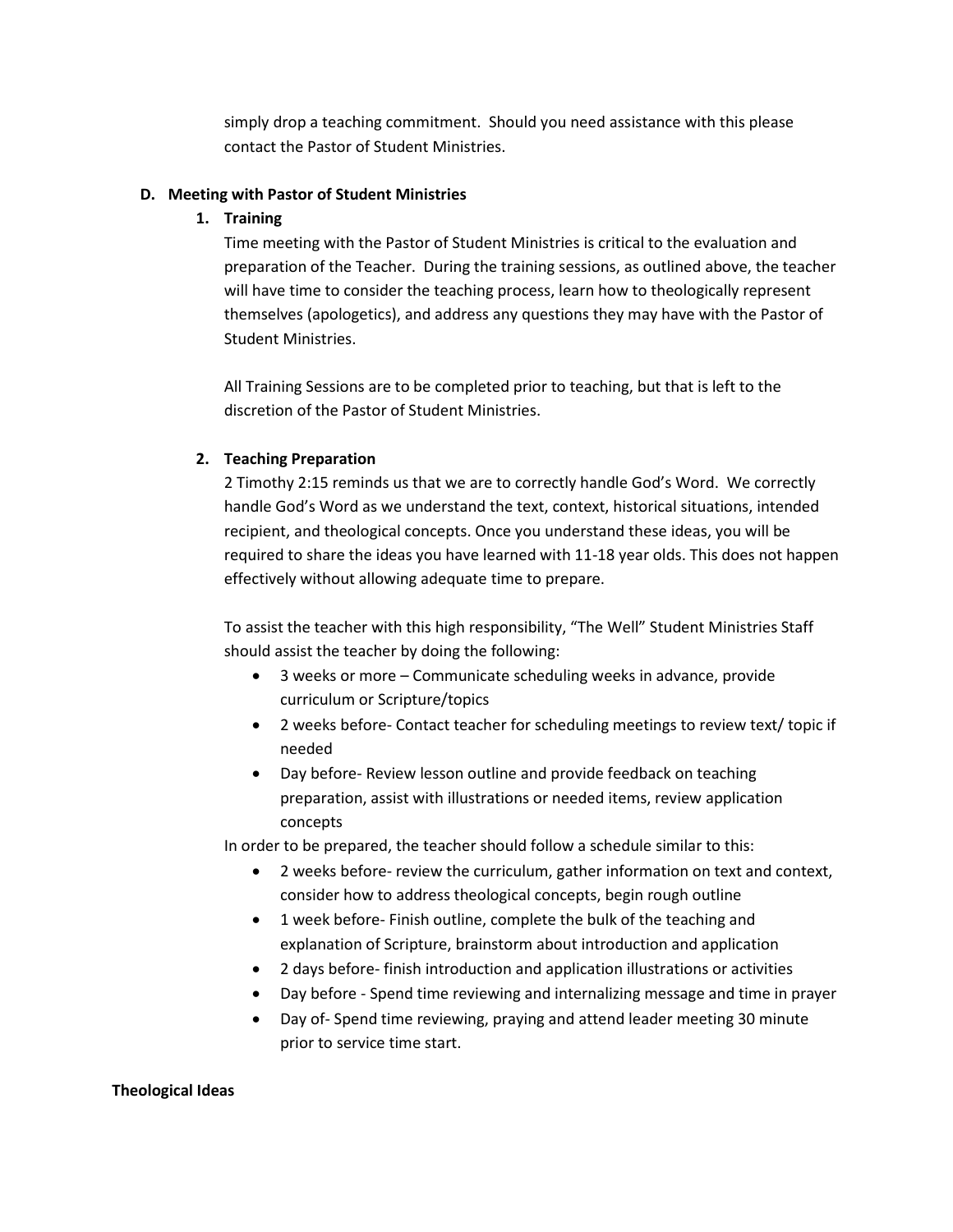The theology of Living Water should be represented in all teaching opportunities. With some theological ideas it is appropriate to share differing views for discussion and causing the hearer to question their own beliefs for the purpose of further study. Your teaching should accurately handle Scripture and theology. Should you need clarity or further discussion on how to handle a specific theological idea, please discuss with the Pastor of Student Ministry during your pre-teaching meetings. The teacher should come prepared with a basic understanding of the theological concepts.

## **3. Scheduling**

The Pastor of Student Ministries will make himself or a representative available to meet with you as the teacher to review text or topic prior to each teaching opportunity. He will contact you 2 weeks prior to your scheduled date to teach. Should you desire to meet you will agree on a time to meet. The teacher should be prepared having reviewed the text, curriculum and theological ideas, as well as having a rough outline for teaching.

#### **E. Preparing and Organizing a Lesson**

Effective communication occurs when the communicator is effective at originating a message and the receiver interprets the message accurately. This is more than an "I speak; you listen" idea. Presenting a coherent and organized lesson is critical for the receiver to decode the message being presented. To be effective we must have a balanced approach to teach truth for application. Often teachers will land in one of two dangerous scenarios:

- **Distorting the message** Teachers desire so badly for students to listen to the message or comprehend what is being said that they change the message completely. "Dumbing down" a message so it is attractive or pleasant is to misplace priorities. Our desire should be to have students seek truth, not to play the role of the Holy Spirit by selling them on it. "Our Responsibility is to faithfully retell God's Story as though God were making his appeal through us (2 Corinthians 5:20)'."<sup>1</sup>
- **Disregard for the listener** An equally misplaced focus is to focus only on the message rather than how those you are speaking will receive the message. Some will throw text and truth out and quote Isaiah 55:11, "My word...will not return void". The comprehension of the message is overlooked for the sole focus of speaking the physical words of Scripture.

## **1. Preparing Messages that S.T.I.C.K. <sup>2</sup>**

l

<sup>&</sup>lt;sup>1</sup> Speaking to Teenagers p. 29.

<sup>2</sup> *Speaking to Teenagers* p. 106-195.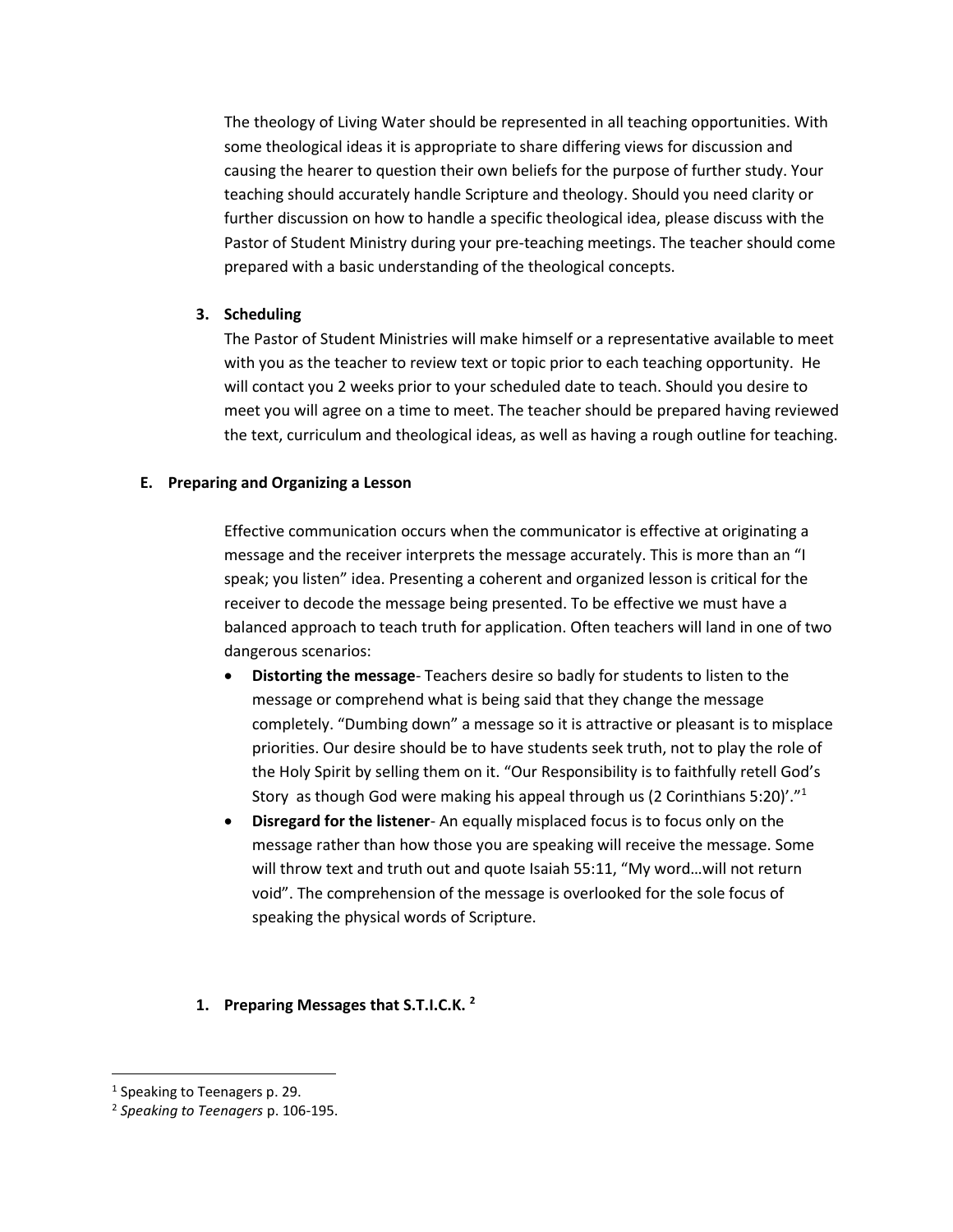You have your lesson curriculum or the Biblical passage that you are going to teach, but how do you get started? The best strategy is to follow proper Biblical study (exegisis) and look for what value, principle or truth the text communicates. Therefore, your time of preparation should follow the **S.T.I.C.K.** outline.

**Study:** Know and understand the Biblical text.

**"**What truth does it communicate?"

**Think:** Take time to reflect on your Audience and Content

"How does this text relate to me and my audience?"

**Illustrate:** Add a little color to your message

"Are there everyday examples of this for breaking down truth?" **Construct:** Organize and Pull it all together

- a. Setup and Organization of a lesson
	- Addressing the Passage
		- o Context
		- o Big Idea or Sticky Statement
	- Selecting a Model

## **Keep Focused:** Crafting for Clarity

- "1. What do they need to know? INFORMATION
- 2. Why do they need to know it? MOTIVATION
- 3. What do they need to do? APPLICATION
- 4. Why do they need to do it? INSPIRATION
- 5. How can I help them remember? REITERATION"<sup>3</sup>

## **2. Organizing your lesson**

There are several different models and approaches to teaching a lesson. The model you use will be based upon your personality and learning style, the group to whom you are teaching, the designed intent of the lesson, and the setting of the lesson (see Teaching the Lesson section).

## **3. Construction of your lesson**

How are you going to relate the truth of God's Word to the listener? If you have taken any public speaking classes, you were probably taught the inductive and deductive communication approaches

## Deductive Teaching Method

 $\overline{\phantom{a}}$ 

<sup>&</sup>lt;sup>3</sup> Communicating for Change p. 191.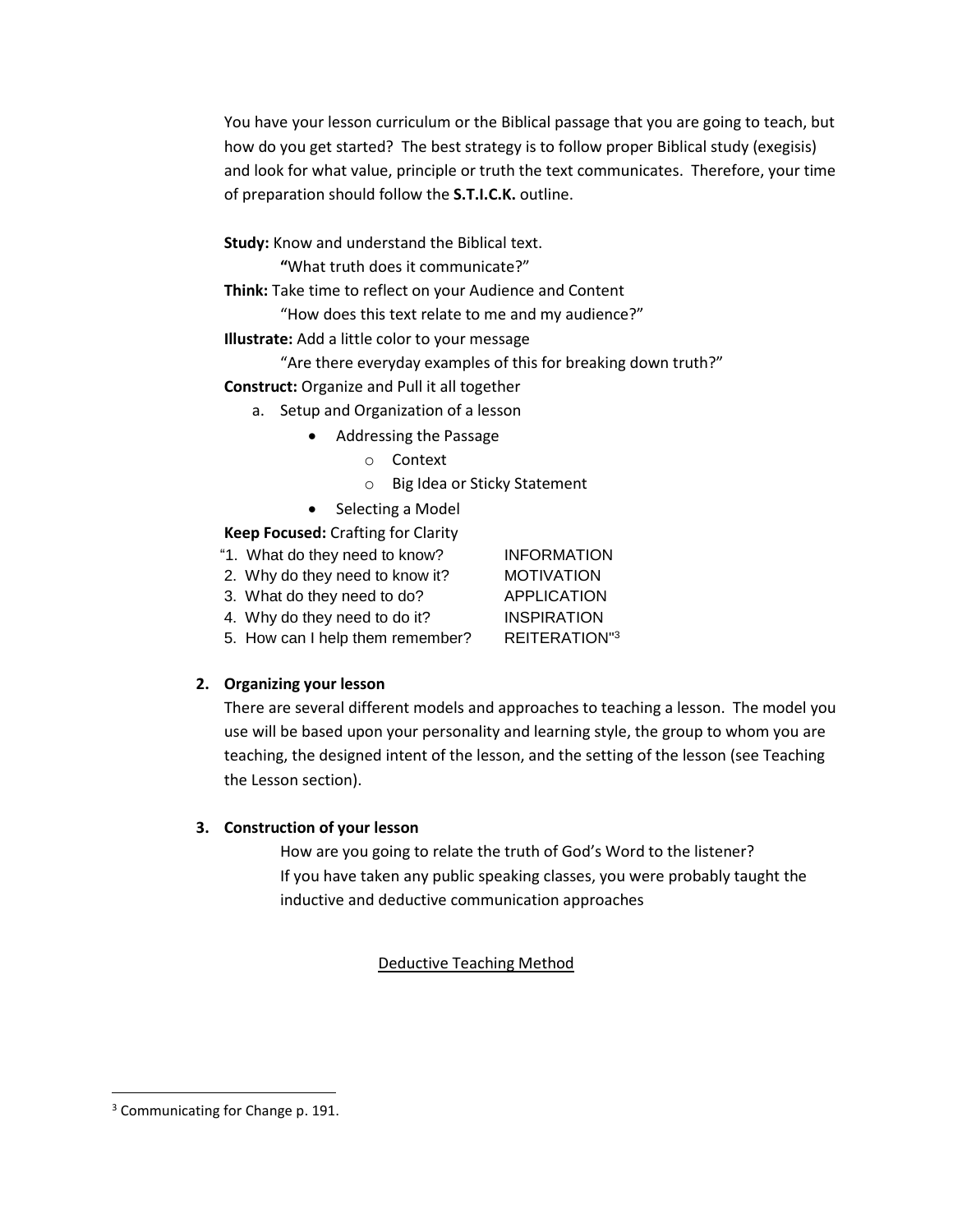

Deductive communication deals mainly with concepts. This is a great approach when you are speaking to a group about philosophy, medicine, or science. However, most students do not learn this way, mostly because they don't live this way. In day to day life, especially with regard to issues of life-change, they are not interested in concepts, but rather the tangible and real.

For example, students don't really care about the concept of electromagnetic wave operating at 2.45 GHz. Rather they just want to know that when they put a bag of popcorn in a microwave, that it works and they have popcorn.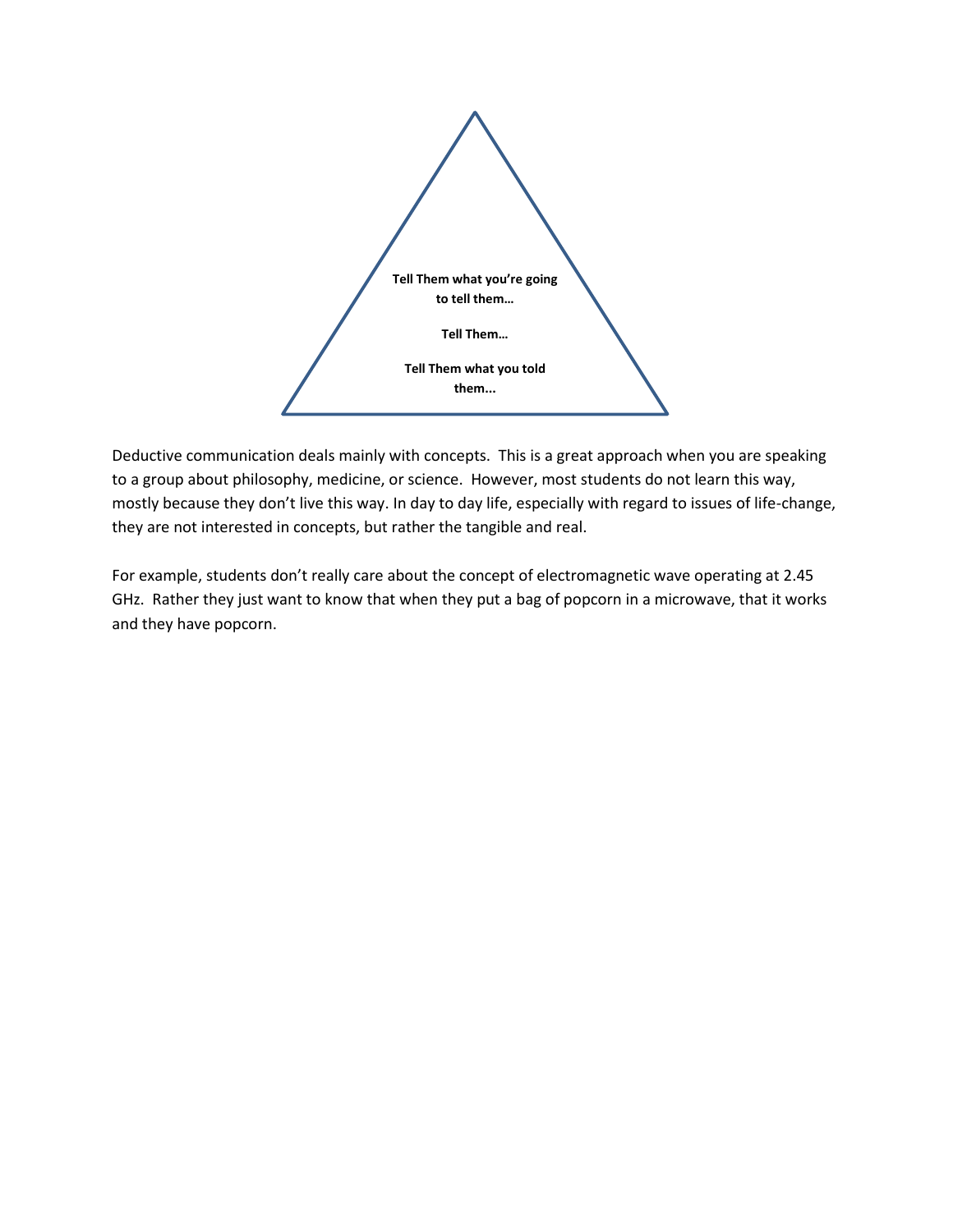Inductive Teaching Method



Inductive communication is a way of getting the listener's attention so you can communicate God's Word. Inside of the Inductive teaching method you will also have points, two to three that will also funnel the listener toward the Biblical truth.

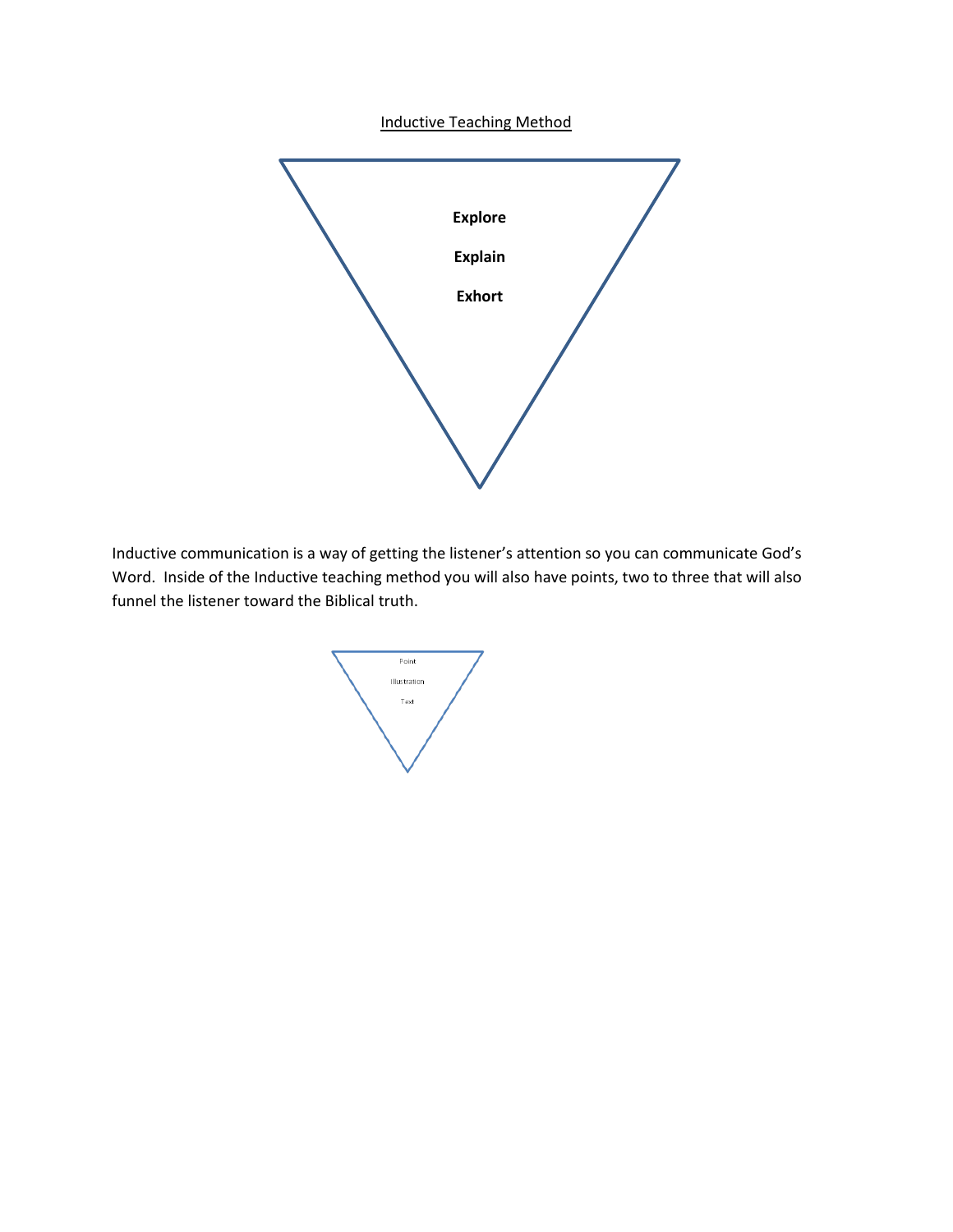## **4. Inductive Teaching Structures**

a. Hook, Book, Look, Took (HBLT) method

| <b>PURPOSE</b>                                                                                                                                                         | <b>SUGGESTED HOW TO'S</b>                                                                                                                                                                                                                                                                                                                           | <b>EXAMPLES</b>                                                                                                                                                                                                                                                                                                     |
|------------------------------------------------------------------------------------------------------------------------------------------------------------------------|-----------------------------------------------------------------------------------------------------------------------------------------------------------------------------------------------------------------------------------------------------------------------------------------------------------------------------------------------------|---------------------------------------------------------------------------------------------------------------------------------------------------------------------------------------------------------------------------------------------------------------------------------------------------------------------|
| <b>HOOK</b><br>To get attention.<br>$\overline{a}$<br>To set a goal for discussion.<br>To act as a transition to the<br>Bible discussion.<br>See attached "Hook Ideas. | Should appeal to discussion.<br>$\bullet$<br>Should be focused on the<br>$\bullet$<br>group's needs and/or interests.<br>Shouldn't necessarily be<br>$\bullet$<br>Biblical in nature but set the<br>stage for it.<br>Should not be answerable with<br>a "Yes" or "No".<br>Should be simple and direct.<br>$\bullet$                                 | What makes people happy?<br>✓<br>How do you get rich?<br>✓<br>What are you living for?<br>✓<br>What makes a good friend?<br>✓                                                                                                                                                                                       |
| <b>BOOK</b><br>To lead the learner to discover<br>Biblical truths.<br>To aid the learner in<br>understanding the truths<br>discovered.<br>Make observations.           | Should relate to the Hook<br>portion of your discussion.<br>Should help in the discovery<br>$\bullet$<br>of the facts, usually by<br>beginning with, Who?, What?,<br>How?, Why?<br>Should clarify and define the<br>$\bullet$<br>truths discovered.                                                                                                 | ✓<br>What in the book of<br>Philippians brings Paul joy<br>or causes him to rejoice?<br>$\checkmark$<br>Who is talking to whom in<br>this verse $(s)$ ?<br>$\checkmark$<br>Where did this take place?<br>Why do you think the<br>✓<br>$passage(s)$ or verse $(s)$ is<br>here?                                       |
| <b>LOOK</b><br>To guide the learner to<br>formulate the truths into<br>principles to which he can<br>respond.<br>Sets the stage for application.                       | Should summarize the facts<br>discovered and draw out the<br>principles or truths.<br>Should help clarify and<br>$\bullet$<br>formulate the truth(s) so<br>application can be made.                                                                                                                                                                 | Why is Paul joyful even<br>✓<br>amidst adverse<br>circumstances?<br>✓<br>What can we learn from<br>Paul about a joyful attitude?<br>How can you tell when a<br>✓<br>person is joyful?                                                                                                                               |
| <b>TOOK</b><br>To make personal, specific<br>application of the Biblical<br>truths discovered.<br>Desire specific, changed<br>behavior.                                | Should bring the discovered<br>truth to a level of practical,<br>personal application.<br>Should help the individual see<br>$\bullet$<br>how the truth can be<br>specifically applied to his life.<br>Should not be general and<br>$\bullet$<br>vague. Have group members<br>write out their planned<br>application and share it with<br>the group. | How do you plan to<br>✓<br>demonstrate joy this week<br>(Be Specific)?<br>In what specific situation do<br>✓<br>you plan to display joy this<br>week?<br>$\checkmark$<br>Think of a situation at<br>(Home, School, Work,<br>etc.), where you have not<br>been joyful but will trust the<br>Lord to make you joyful. |

## b. *Relational (ME-WE-GOD-YOU-WE)*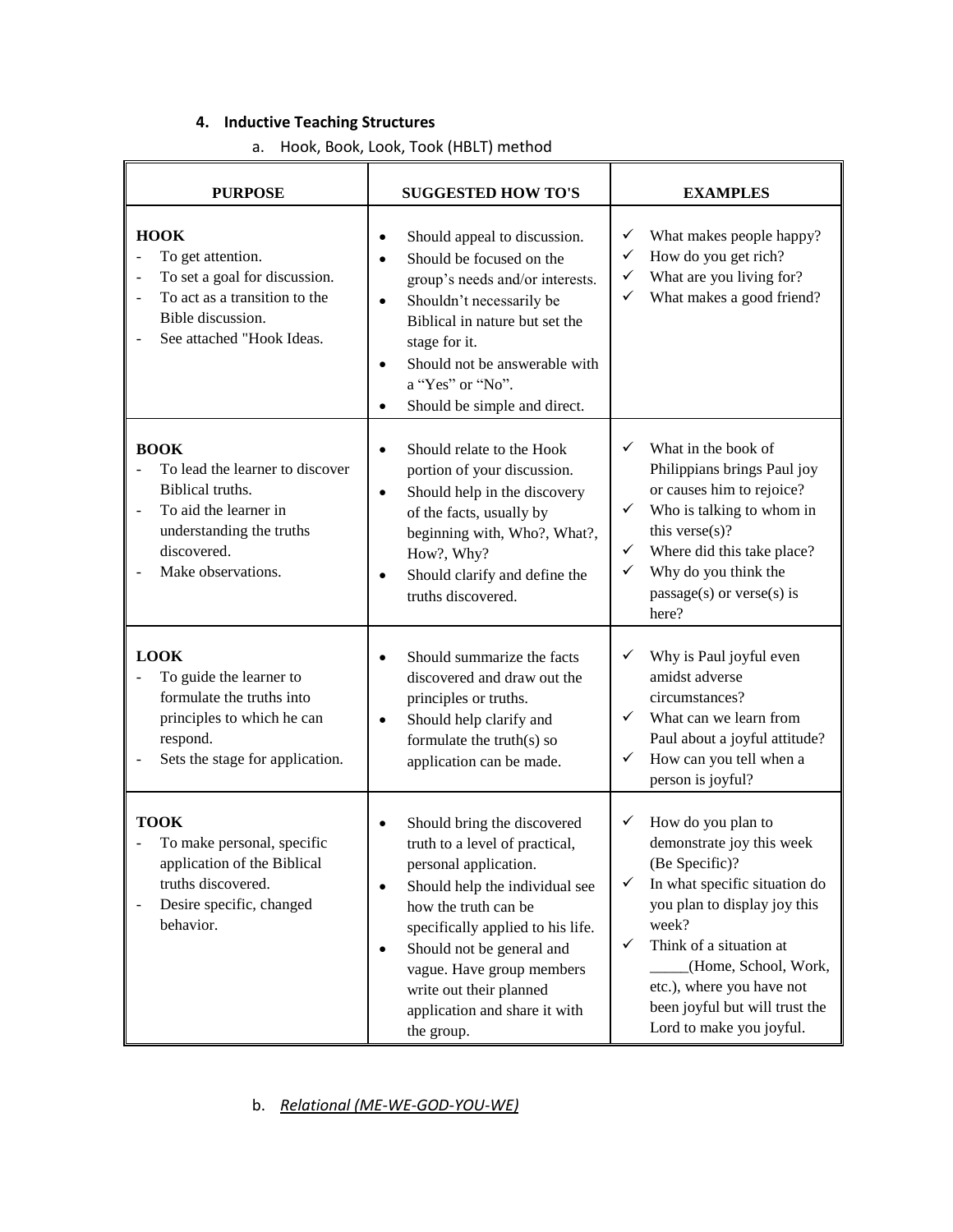| <b>PURPOSE</b>                                                                                                                                                                                                                                           | <b>SUGGESTED HOW TO'S</b>                                                                                                                                                                                                                                                                      | <b>EXAMPLES</b>                                                                                                                                                                                                                                                                                                                        |
|----------------------------------------------------------------------------------------------------------------------------------------------------------------------------------------------------------------------------------------------------------|------------------------------------------------------------------------------------------------------------------------------------------------------------------------------------------------------------------------------------------------------------------------------------------------|----------------------------------------------------------------------------------------------------------------------------------------------------------------------------------------------------------------------------------------------------------------------------------------------------------------------------------------|
| <b>ME</b><br>❖ Orientation<br>❖ Introduce myself to them and<br>let them get comfortable with me.                                                                                                                                                        | Should be a personal<br>$\bullet$<br>experience that introduces the<br>main point.<br>Should describe a dilemma the<br>$\bullet$<br>speaker has faced or is facing<br>that the listener can identify.<br>Create Tension.<br>$\bullet$                                                          | Be transparent through<br>✓<br>statements such as:<br>✓<br>I wish I was a better<br>friend<br>✓<br>I struggle with building<br>friendships                                                                                                                                                                                             |
| WE<br>❖ Identification<br>Make a connection with those<br>present through what WE are<br>thinking and feeling.<br>How is this true in the life of<br>the receiver of the message.<br>❖ People connect when you raise<br>a question they have been asking | Review the groups of<br>$\bullet$<br>individuals to whom you are<br>speaking.<br>Broaden the tension.<br>$\bullet$<br>Don't transition until you've<br>$\bullet$<br>created the question that needs<br>to be asked- "What should I<br>do?"                                                     | Transition Statement: "The<br>✓<br>same is true in your life"<br>✓<br>Create lists of students based<br>upon interests (athletes,<br>academics, hobbies, gender,<br>preferences, priorities, etc)<br>and share how the listener<br>should be able to identify.<br>"As a 9 <sup>th</sup> grader you have<br>✓<br>seen this"             |
| <b>GOD</b><br>❖ Illumination<br>❖ Introduce the biblical truth into<br>the discussion.<br>❖ "What does God say about<br>this?"                                                                                                                           | Share your big idea/ sticky<br>$\bullet$<br>statement.<br>Break down that one truth<br>$\bullet$<br>from God's Word to resolve<br>the tension (at least some of it)<br>What does God say about the<br>$\bullet$<br>tension?                                                                    | Transition Statement: "What<br>✓<br>does God have to say about<br>how we should respond"<br>"Believers are part of God's<br>✓<br>plan of making disciples of<br>all nations". Speaking<br>points would be:<br>God has a plan<br>$\checkmark$<br>He allows us to be part<br>$\checkmark$<br>of that plan<br>We must make disciples<br>✓ |
| YOU<br>❖ Application<br>$\div$ What are you going to do<br>about it?<br>❖ The challenge to the<br>individual.                                                                                                                                            | Find one point of application<br>that everyone can embrace.<br>Keep it realistic, doable and<br>٠<br>achievable.<br>Challenge the listener on what<br>$\bullet$<br>they heard.<br>3 likely audiences to address-<br>$\bullet$<br>growing believer, struggling<br>believer, natural individual. | Transition Statement: "How<br>✓<br>can I take this and make it<br>part of my life?"<br>This week will you commit<br>✓<br>$\frac{10}{2}$<br>What would keep you from<br>✓                                                                                                                                                               |
| WE<br>❖ Inspiration<br>❖ Casting a common vision for<br>what would happen if we did it.                                                                                                                                                                  | Opportunity for the speaker to<br>$\bullet$<br>rejoin the listener.<br>Vision Casting-imagining out<br>loud.                                                                                                                                                                                   | "Can you imagine what<br>✓<br>would happen if we all"                                                                                                                                                                                                                                                                                  |

*Communicating for Change* by Andy Stanley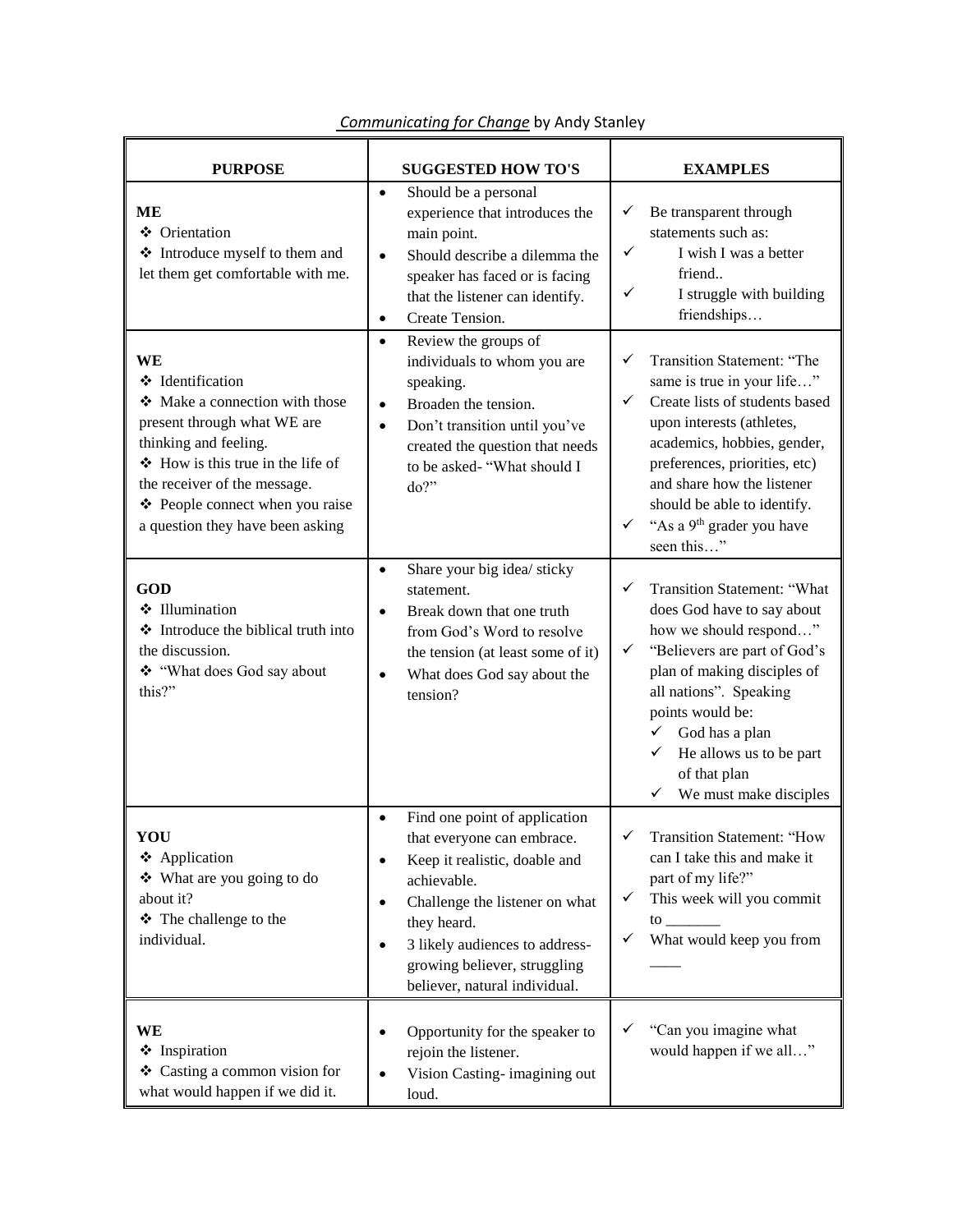|  | Can you imagine what your |
|--|---------------------------|
|  | friendships would look    |
|  | $like$ "                  |

#### **5. Discussion Group questions**

For students ages 11-18, the best time of personal application of a lesson happens in small groups or discussion groups. During our "Weekend Well" Services and some of the Student Ministry Small Groups, we provide discussion questions to the leaders through e-mail and hard copies at our 30 minute preservice. If you would like to provide questions based on your outline, applications, or handouts, please inform the Pastor of Student Ministries by Wednesday the week you teach. Otherwise, it is assumed that the staff of "The Well" will provide questions based on their general understanding of the text of the passage or topic.

## **6. Applications and Take Home ideas**

Every time a teacher shares God's Word he/she should share some immediate applications and any long-term applications that may apply. These applications should help the student set a goal or strategy to for the next week(s) that answer the "who, what, when" questions. This is done to affect change on the spiritual life of the student- "Based on what I've heard I need to…"

Some may choose to have a form of take-home, physical handout. The staff of "The Well" will assist you in purchase, preparation and distribution. This should be communicated to the staff of "The Well" at least 2 business days in advance. Handouts that are purchased without approval of the Pastor of Student Ministries may not be reimbursed.

## **F. Teaching the Lesson**

## **1. Making the Space work for you**

Teachers in school always report to school early so they can prepare their classroom for the year. Why? They are creating the stage for effective communication for the year.

However, this is one area that most teachers in church setting fail to think through when they first start teaching. They rely on how the chairs are set up by the custodian or staff member and do not consider how to engage students with their senses. When it comes to teaching at "The Well" you have freedom to change the setting.

## Some teachers have tried:

- Pre-service Whiteboard questions
- Props or decorations